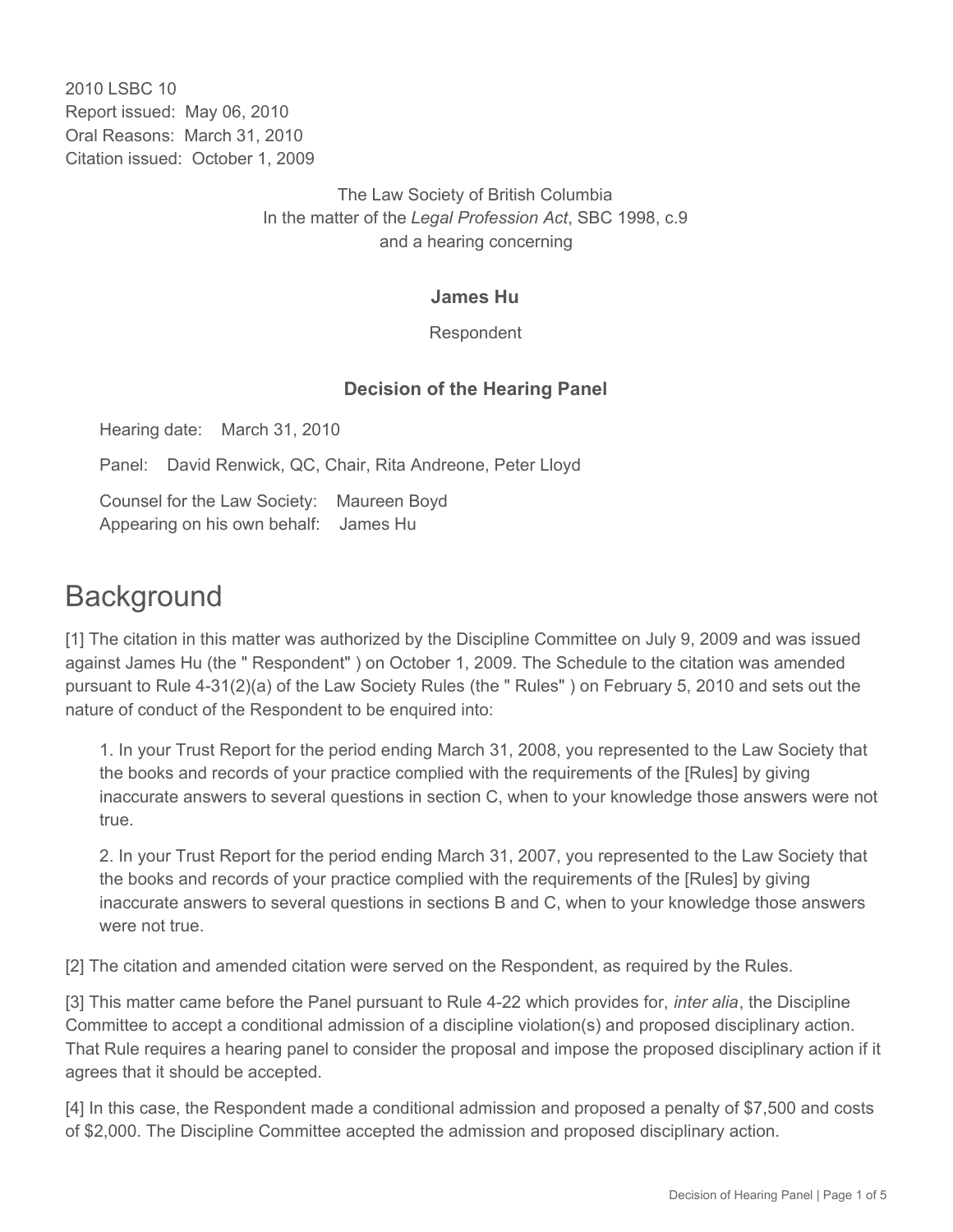[5] At the hearing, an Agreed Statement of Facts (ASOF) was marked as an Exhibit, as was a letter dated February 18, 2010, from the Respondent in which he admitted the discipline violation and consented to the proposed disciplinary action.

[6] A summary of the relevant facts as set out in the ASOF is as follows:

1. The Respondent was admitted to the Bar of the Province of British Columbia on May 19, 2000 and, since April 1, 2001, has been practising as a sole practitioner in Richmond, BC.

2. In 2007 and 2008, the Respondent's practice was primarily real estate transactions as well as some corporate law and commercial lending transactions.

3. On or about June 29, 2007, the Respondent prepared and submitted his Trust Report for the period ended March 31, 2007 (the " 2007 Trust Report" ). The Respondent certified that all of the information in the 2007 Trust Report was " true and accurate" .

4. On or about June 28, 2008, the Respondent prepared and submitted his Trust Report for the period ended March 31, 2008 (the " 2008 Trust Report" ). The Respondent certified that all of the information in the 2008 Trust Report was " true and accurate" .

5. On April 14, 2008, a compliance audit, pursuant to Rule 3-79 was conducted by a compliance officer of the Law Society (the " Auditor" ). The Auditor reviewed the books and records of the Respondent's practice from October 1, 2006 to February 29, 2008 and determined that the Respondent's books and records were not maintained in compliance with Part 3, Division 7 of the Rules.

6. As a result, the Auditor prepared a preliminary report setting out her findings which included numerous Rule breaches:

(a) monthly trust reconciliations were incomplete and not properly prepared;

(b) trust reconciliations for the period prior to April 2007 were not produced;

(c) in two instances, cash was accepted but no cash receipt book of duplicate receipts was maintained;

(d) not all trust transactions were recorded within seven days;

(e) no records of general account were maintained;

(f) no accounts receivable sub-ledger was maintained as required;

(g) there were a number of instances of trust shortages that were not corrected in a timely way;

(h) there were two instances of trust shortages in the Respondent's pooled trust account (October 2006 and June 2007) that were not reported as required.

7. After sending the preliminary report to the Respondent, he was advised that a follow-up audit would take place in June 2008. The Auditor returned on June 25 and 26, 2008 and a final report was prepared.

8. A letter from the Manager - Trust Assurance at the Law Society dated June 9, 2008, was sent to the Respondent requesting an explanation for his non-compliance.

9. On July 28, 2008, the Respondent wrote to the Law Society and suggested his non-compliance was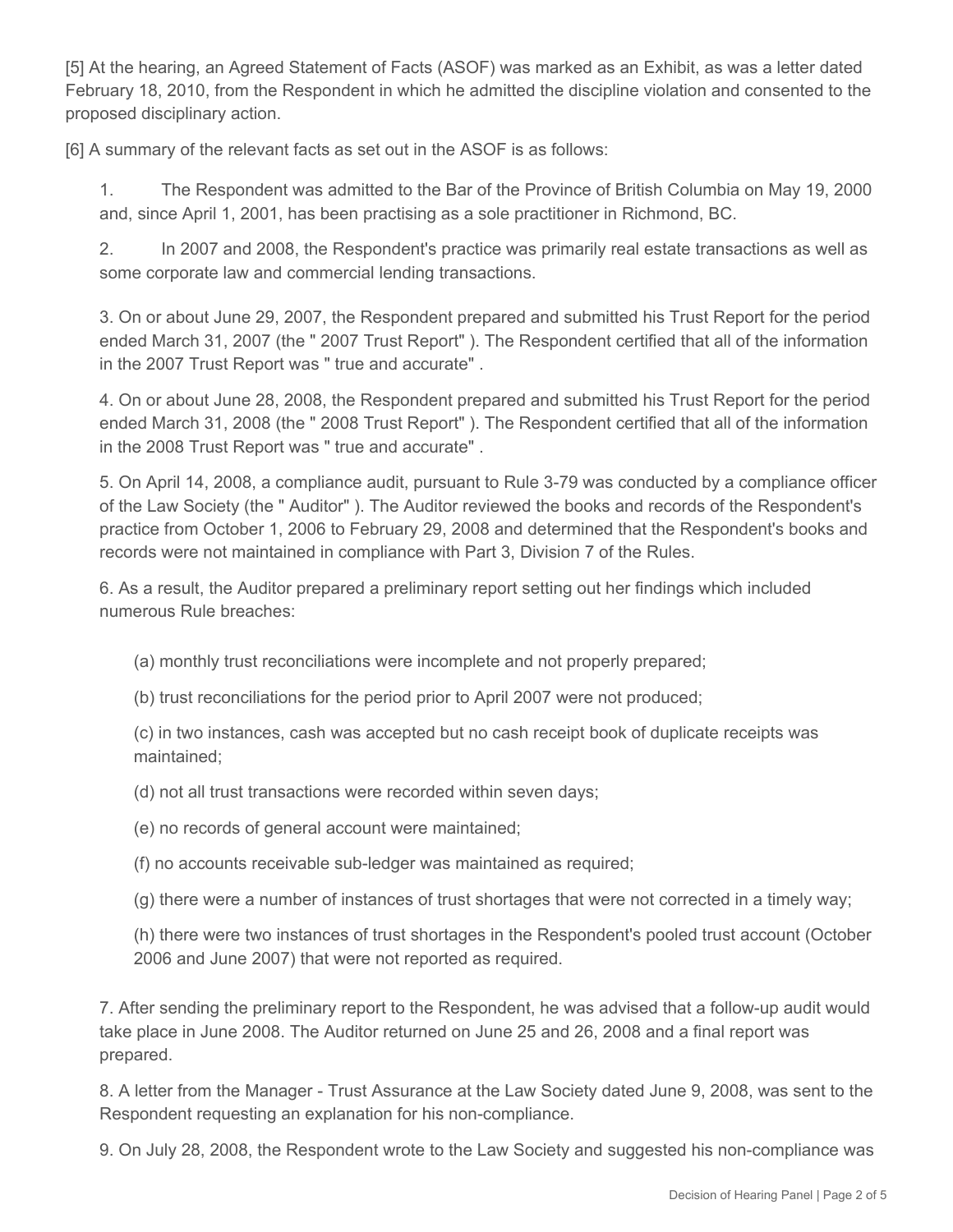due to the rapid growth of his practice and an inadequate accounting system.

10. On August 7, 2008, the Respondent was asked to deal with each of the individual exemptions as noted, to which he responded by letter dated August 14, 2008.

11. A follow-up compliance audit took place on October 6, 2008 and, although the Auditor determined that there was some progress in achieving compliance, the books and records of the Respondent's practice were not being maintained in substantial compliance with the Rules. Details of the non-compliance are set out in the letter of November 6, 2008. In that letter, the Respondent was advised that he would be subjected to a further compliance audit in one year's time and that he was required to provide monthly status reports as to his progress in bringing his records up to date and to submit monthly reconciliations as well as bank accounts. The Respondent has provided the monthly summaries and trust reconciliations for the period requested.

12. By letter dated December 16, 2008 from the Law Society to the Respondent, he was asked to explain why his 2008 Trust Report contained untrue answers.

13. The Respondent, by letter of January 10, 2009, confirmed his Trust Report contained " inaccuracies" and explained that he was trying to correct the deficiencies and had discussed that with the Auditor during her visits in April and June and he hoped that he would have had compliance by June 28, 2008. He " recognized that this was inappropriate action and that he had no intention to mislead the Law Society."

14. On May 12, 2009, Law Society staff wrote to the Respondent seeking an explanation for his untrue answers in his 2007 Trust Report.

15. By letter dated June 1, 2009, the Respondent explained that he was having difficulties with his accounting software and it was his intention to bring himself into compliance with the requirements. He stated " I was aware that eventually my practice would be audited like every other firm in the Province and there would be no benefit to myself in not maintaining accurate bookkeeping records."

[7] In response to allegation 1 of the Schedule to citation (as amended), the Respondent admitted that for the period ending March 31, 2008, he represented to the Law Society that his books and records complied with the requirements of the Law Society Rules and that he gave untrue answers to several questions in Section C of the Trust Report.

[8] In response to allegation 2 of the Schedule to citation (as amended), the Respondent admitted that, for the period ending March 31, 2007, he represented to the Law Society that his books and records complied with the Law Society Rules and that he gave untrue answers to several questions in Section B and C.

#### **Issue**

[9] Pursuant to Rule 4-22, the Panel needs to determine whether to accept the Respondent's admission of a discipline violation and the proposed disciplinary action.

## **Discussion**

[10] Both counsel for the Law Society and the Respondent submit that the Panel should accept the admission that the Respondent's conduct in respect of each of the allegations set out in the Schedule to citation (as amended) constitutes professional misconduct.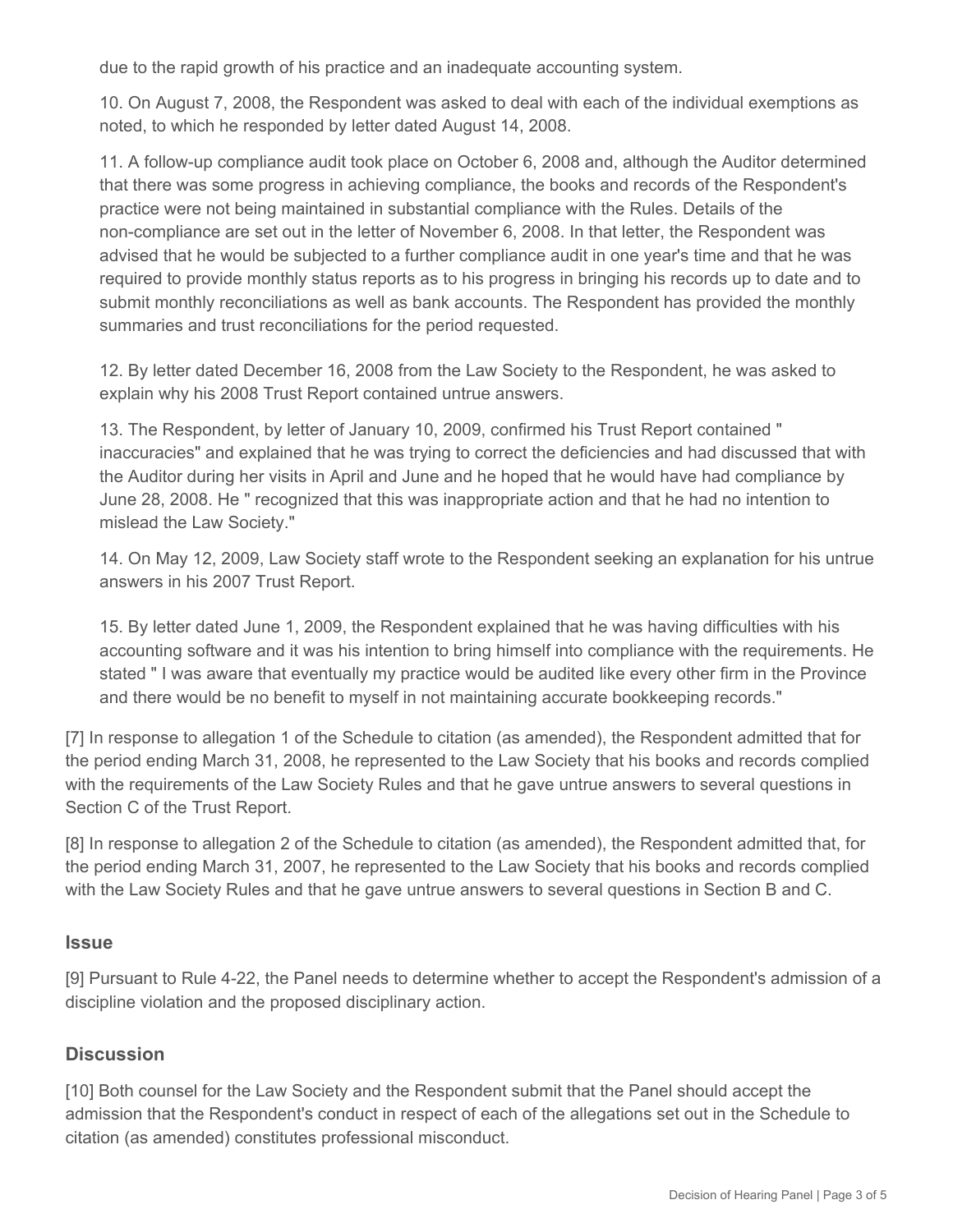[11] The test for professional misconduct is well established in *Law Society of BC v. Martin*, 2005 LSBC 16 at paragraph [171], which states:

The test that this Panel finds is appropriate is whether the facts as made out disclose a marked departure from that conduct the Law Society expects of its members; if so, it is professional misconduct.

[12] The test set out in *Martin* was recently discussed in *Re: Lawyer 10*, 2010 LSBC 02, where the Review Panel further articulated the tests at paragraph [31]:

The formulation of the marked departure test developed in *Hops* and *Martin* is complete only if one adds the factor that the conduct must be culpable or blameworthy. Both decisions make findings that the conduct in question was a marked departure from the norm and that the member was culpable. ...

[13] In this instance, the Respondent certified that the information in the 2007 and 2008 Trust Reports was true and accurate when he knew that the answers to several questions were not true. The inaccurate answers are set out in the ASOF. Counsel for the Law Society submits that the conduct is a marked departure from the conduct expected by members and the evidence shows that the Respondent was " culpable" , as he had prepared the reports personally. We agree with this position.

[14] In *Law Society of BC v. Ogilvie*, [1999] LSBC 17, the factors relating to penalty were established.

[15] In this case, the conduct is serious as it involves " truthfulness" .

[16] The Review Panel in *Law Society of BC v. Geronazzo*, 2006 LSBC 50, commented that " being truthful is a basic requirement when considering whether a person is suitable to practise law" (para. [21]), and that " there are degrees of misleading conduct" (para. [41]).

[17] *Geronazzo* also sets out further factors to be considered in assessing misleading conduct or untruthful representations:

- (a) whether the respondent provides any explanation for the impugned conduct;
- (b) whether that explanation is rational or reasonable;

(c) whether the representations provided, or were intended to provide, some monetary or other personal benefit to the respondent;

(d) whether the misconduct is a single act or whether there is a pattern of dishonesty;

- (e) whether evidence was destroyed; and
- (f) whether the deception could be caught and corrected.

[18] Clearly, the Respondent's 2007 and 2008 Trust Reports were misleading; however, we accept the submissions that the dishonesty falls to the lower end of the spectrum for the following reasons:

(a) When the Respondent completed his 2008 Trust Report, the Law Society's Auditor had been at the Respondent's place of practice in April and in June and brought the deficiencies to the Respondent's attention, and, as such, the Respondent knew, when he completed the Report, that the Law Society was " already fully aware of the deficiencies."

(b) The Respondent explained that he made a poor choice of action when completing the Trust Report and he anticipated that his records would be put into order soon.